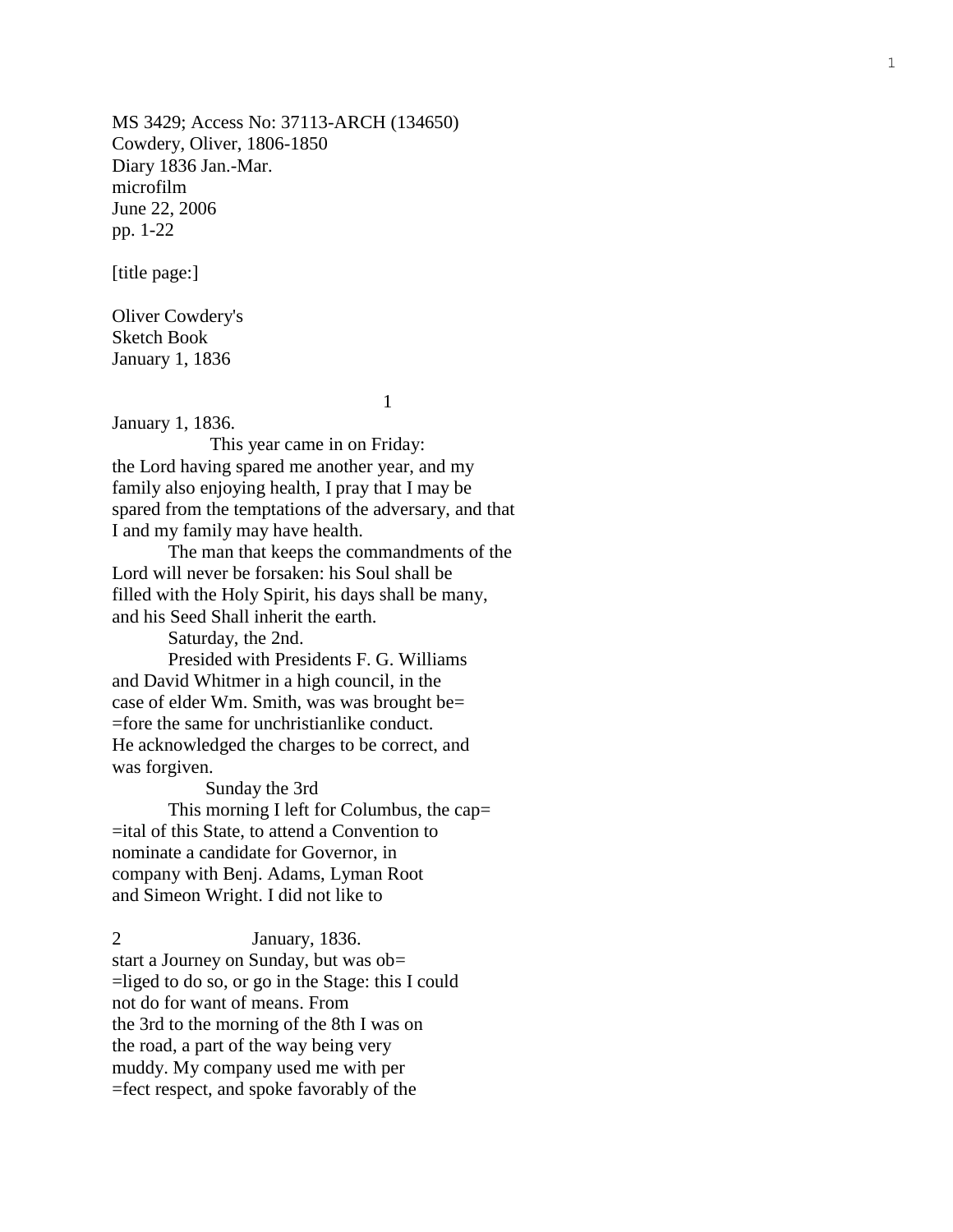cause of truth.

Friday & Saturday, the 8th & 9<sup>th</sup>. Sat in Convention in the Theatre: a great many men assembled from dif= =ferent parts of the State. Here the del= from this section  $=$ egation  $\wedge$  treated me with deference, and ap $=$ =pointed me on an important committee in preference to others.

While in Columbus I had several in=  $=$ terviews with Mr. John A. B[r]yan, the Au $=$ =ditor of State, from whom I received expres = =sions of the most perfect friendship and confi = =dence. My only wish in forming acquaintances with the great men of the nation, is, that I may be of service to my fellow beings and benefit the cause of truth and righteousness. I would that all

 January, 1836. 3 these were men of God, walking in the path of holiness. While in Columbus I also visited the house of Cyprian Rudd, a member of the Church of Christ: his wife was very low of a fever. Sunday the  $10^{th}$ .

Left for home in Company with Mr. Root and Wright. On my way I called on Silas Austin , the son of my present mother: he received me with a smile, and wished me to remember him.

Monday the  $11<sup>th</sup>$ .

Left Newark, Licking Co. and left Mr. Wright, who is to come home another way. Nothing of importance occurred from this till I arrived home of importance.

Wednesday the Thursday the 14<sup>th</sup>. Arrived home this evening, and found my family all alive, though my child was some unwell. My heart was truly great -  $=$ ful to God for extending his mercy, and suf $=$ fering me to behold them once more, after fa= =teaguing my body so long. My soul also rejoiced to meet my brethren of the Church, with whom I have lived since the organization of the same.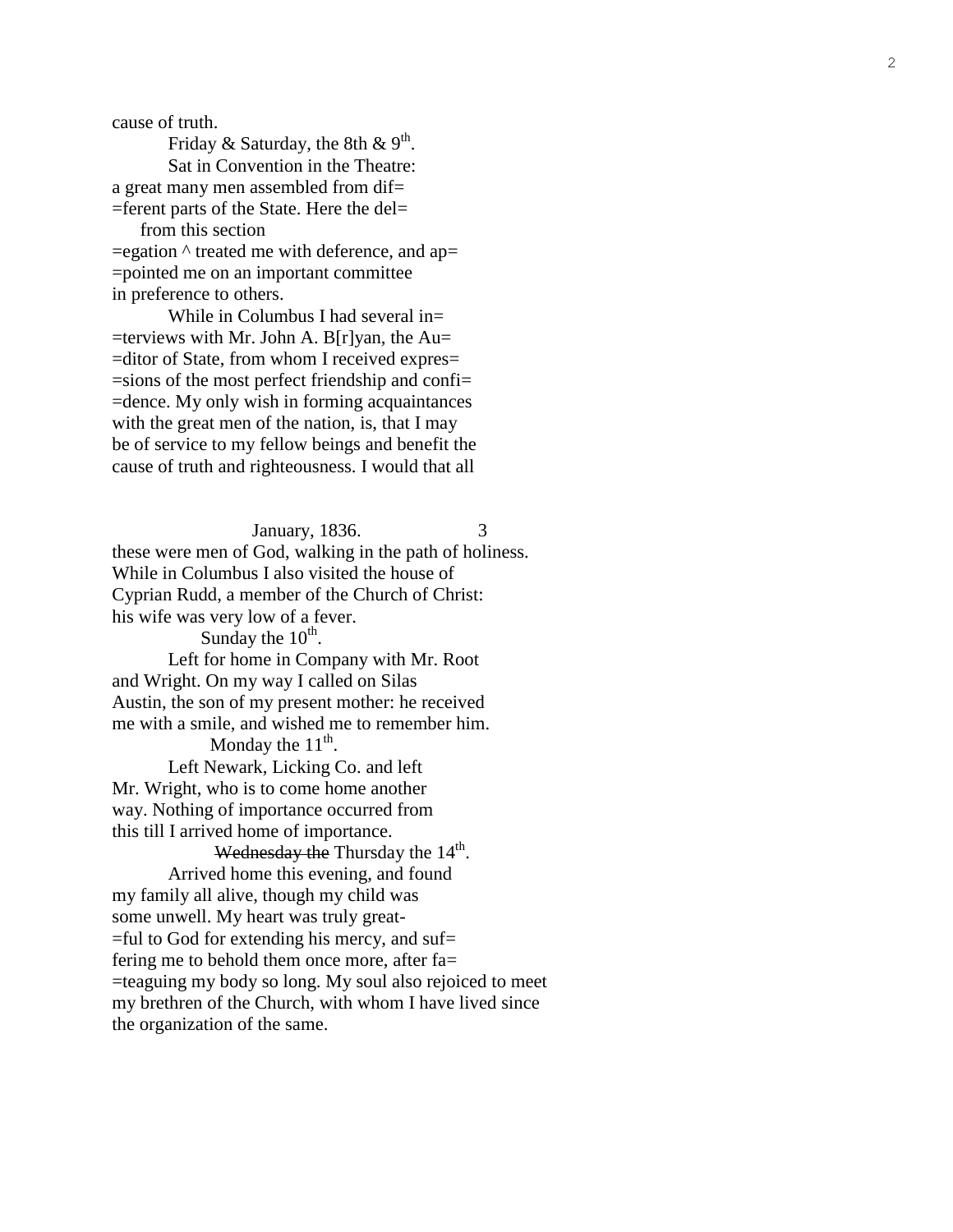4 January, 1836.

Friday the 15th. .

The several q uorams of the authorities of the Church met today, and transacted important business preparatory to the endowment. The Spirit of the Lord was in our midst.

Saturday the  $16^{th}$ .

Wrote a letter to my brother Warren on the subject of a difficulty which exists be = =tween him and the Twelve. Wrote another to John A. Bryan, of Columbus, Auditor of State, on the subject of the Post Office.

 See Post Script below. Sabbath the  $17<sup>th</sup>$ .

The quorums of the Church were organ= =ized in the presence of the Church, and com = =menced confessing their faults and ask = =ing forgiveness. The Holy Spirit rested upon us. O may we be prepared for the endowment, - being sanctified and cleansed from all sin.

Post Script to Saturday the 16th.

Met in the evening with bro. Joseph Smith, jr. at his house, in company with bro. John Corrill, and af= =ter pure water was prepared, called upon the Lord

January, 1836 5 and proceeded to wash each other's bodies, and bathe the same with whiskey, perfumed with cinnamon. This we did that we might be clean before the Lord for the Sabbath, confessing our sins and coven= =anting to be faithful to God. While performing this washing unto the Lord with solemnity, our minds were filled with many reflections upon the propriety of the same, and how the priests anciently used to wash always be = =fore ministering before the Lord. As we had nearly finished this purification, bro. Martin Harris came in and was also washed.

Monday the  $18<sup>th</sup>$ .

Recorded blessings until evening, when a man came in by the name of Lee Reed, and said he had been sued for an assault, and that his opponent had sought thus to destr oy him: he urged me to go before the court and plead his cause. On examin= = ing the same before the court, I saw the man was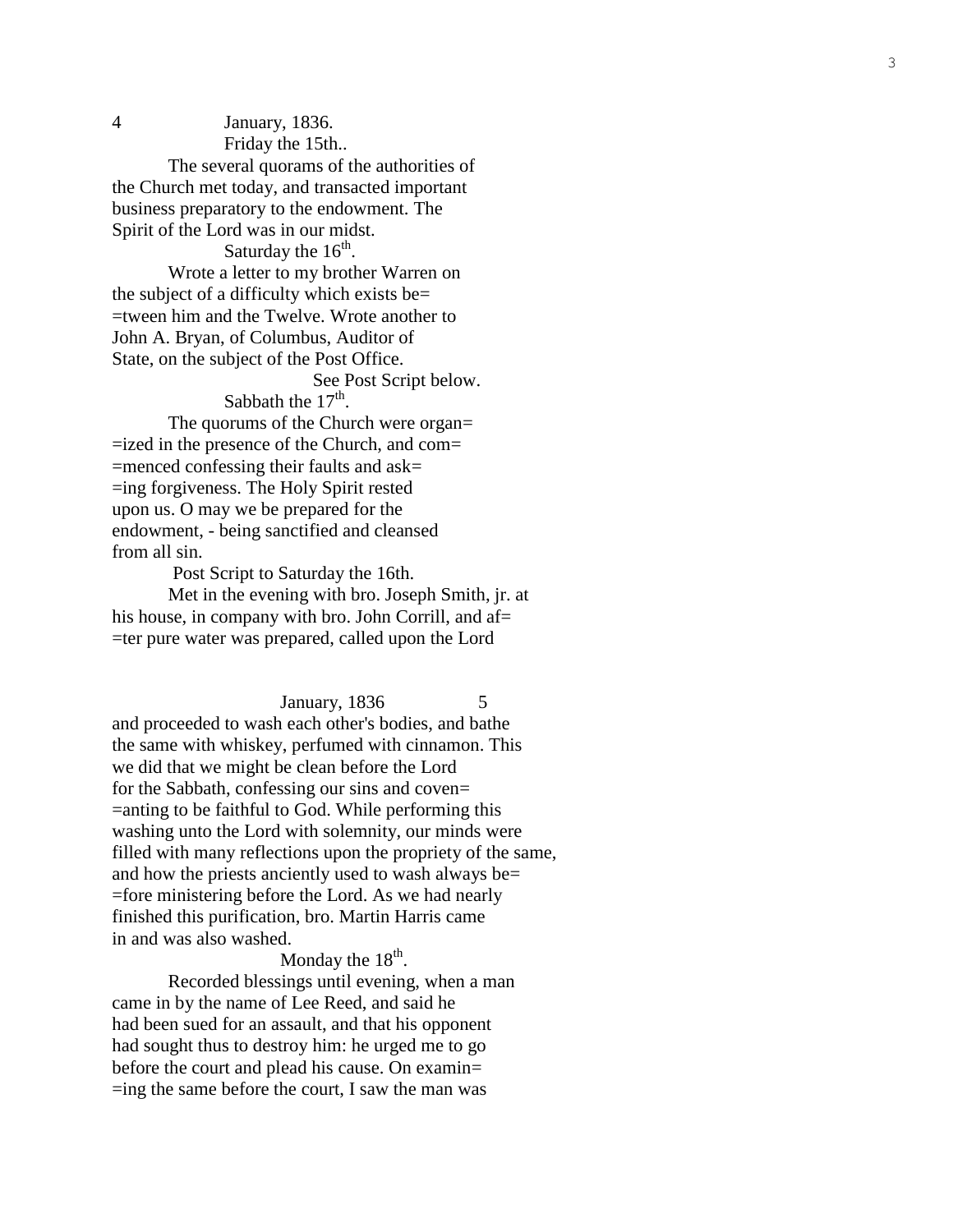guilty of a misdemeanor, and could not say but little in his behalf. He was finally bound over to await his trial before the court of common Pleas: this descission was just, for he was guilty of throwing a stick against a little child.

6 January, 1836. Tuesday the  $19<sup>th</sup>$ .

Wrote blessings: this day I felt more like dedicating my =self to the Lord than usual. O my God, my soul desires to see thee as thy favored ones in days of old. Received a letter from Joel Sweetland, of East Evans, Erie County, N.Y. and answered the same. Peace be to my soul forever.

Wednesday the  $20<sup>th</sup>$ .

Copied blessings until evening, at which time I went, in company with my wife, to Elder John F. Boynton's wedding: a large company assembled, and after the ser - =vices we were treated with wine and cake very sumptuously.While these things were passing, and joy filled each heart, I reflected back to the seasons in my life when I, like a stranger, was cast out of the society of men, without the common blessings of na- =ture; and also did I think upon the afflictions of the Saints, in being driven from their homes; and further, upon the time when the righteous will enjoy peace and plenty, aside from the society of the Gentiles. Then, as when Israel walked in fa= =vor with God, will our sons and daughters be united in marriage, and joy will possess each bosom, there being no= =thing to molest or make afraid. O m[a]y the Lord my God roll on the day of peace and rest!

## January, 1836.

7

Thursday, the  $21<sup>st</sup>$ . This morning, at 15 minutes past nine, my little daugh= =ter is 5 months old. O Lord, I thank thee that thou hast thus been merciful and spared my only child. At about three O'clock P.M. I assembled in our office garret, having all things prepared for the occasion, with presidents Joseph Smith, jr. F. G. Williams, Sidney Rigdon Hyrum Smith, David Whitmer, John Whitmer and elder John Corrill, and washed our bodies with pure water before the Lord, prepara= =tory to the annointing with the holy oil. After we were washed, our bodies were perfumed with

a sweet smelling oderous wash. At evening the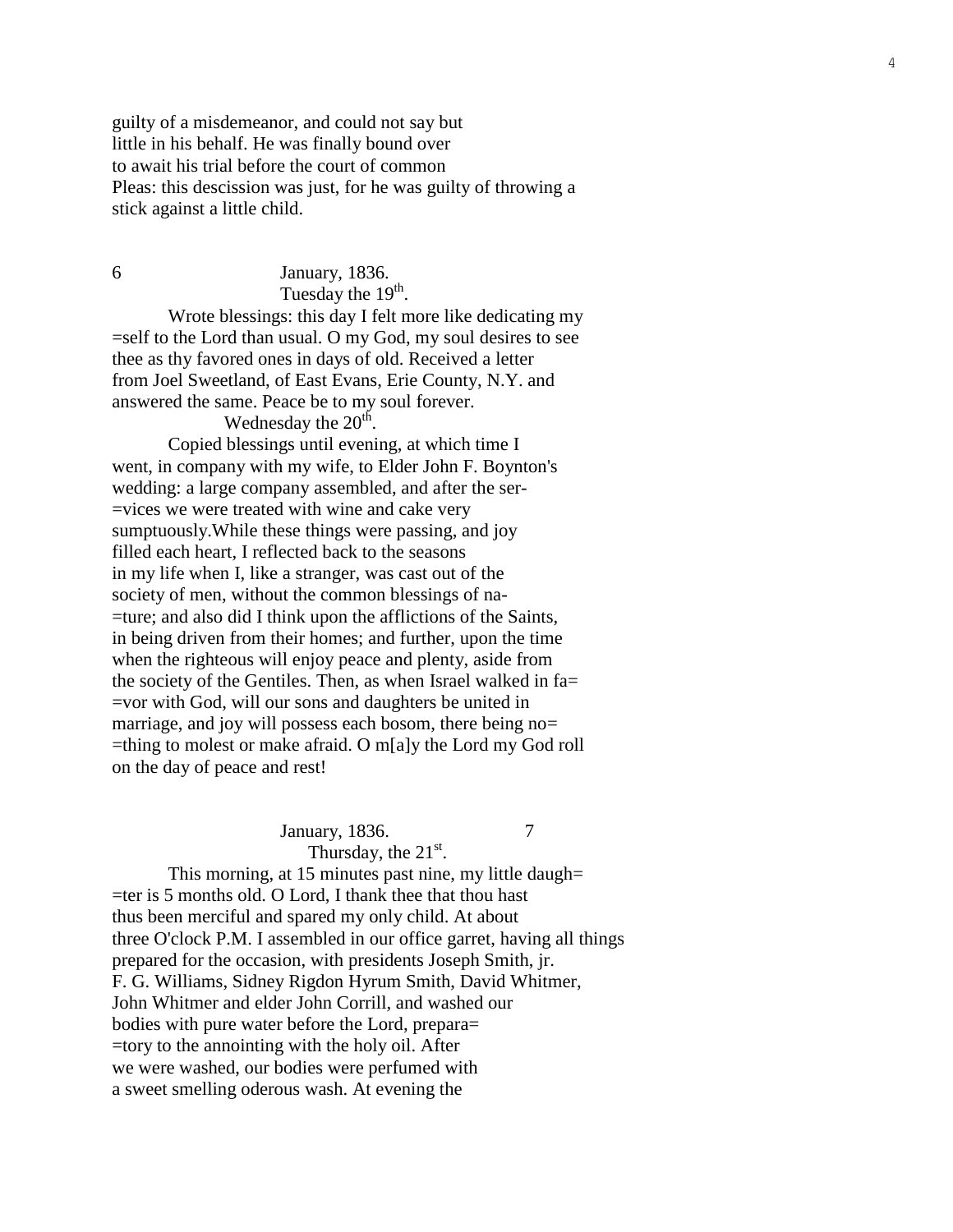presidents of the Church, with the two bishop and their counsellors, and elder Warren Parrish, met in the presidents' room, the high councils of Kirtland and Zion in their rooms. Those named in the first room were annointed with the same kind of oil and in the man[ner] that were Moses and Aaron, and those who stood before the Lord in ancient days, and those in the oth=

=er rooms with annointing oil prepared for them. The glorious scene is too great to be described in this book, therefore, I only say, that the heavens were opened to many, and great and mar= =velous things were shown.

## 8 January 1836 Friday, the 22nd.

Copied blessings. At evening met in the president's room where were the presidents, the twelve, the presidents of the 70, the high councils of Kirtland and Zion, and the bishops and their counsellors. The presidents proceeded and annointed Thomas B. Marsh, the pres= =ident of the twelve, and he annointed the other eleven. The twelve then proceeded, president Marsh taking the lead, and annointed the presidents of the Seventy. Elder Don Carlos Smith was ordained and annointed president of the high priesthood of the Melchisedek priesthood, by the pres= =idents of the Church Church. Near the Close of the mee= =ting, 2 O'clock in the morning, almost all present broke out in tongues and songs of Zion.

Saturday, the 23rd. Was, most of the time, in the office, though I did not write much. Conversed considerable  $[-]$ time with president Rigdon on the subject of his vision concerning the return of the Ten Tribes. In the evening Elder Marsh called at my house: we talked much upon the subject of visions: he greatly desired to see the Lord. Brother Marsh is a good man, and I pray that his faith may be strengthed to behold the heavens open.

> January, 1836. 9 Sunday, the 24th.

The quorums met today: we had a good season. At evening met the presidency in the upper room in the printing office, and conversed upon the time of, and preperation and sanctification for the endow=  $=$ ment.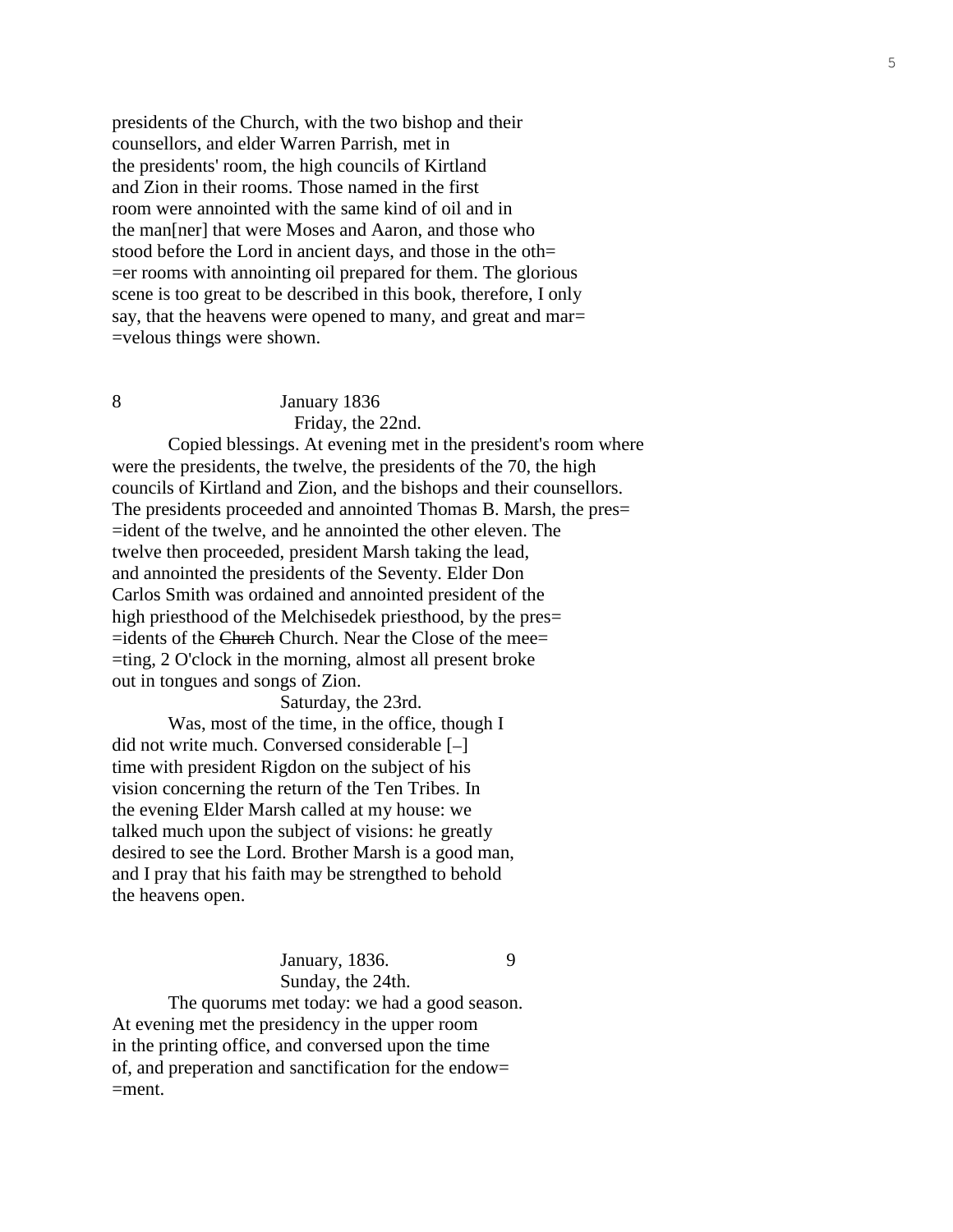Monday the 25th. Wrote a little: settled with James M. Carrel, who left the office. I gave him a reproof for urging himself into the so= =ciety of a young female while he yet had a wife living, but he disliked my admoni= =tion: he however confessed his impropriety.

 Tuesday, the 26th. This day commen = =ced the Hebrews language under the tuition of Mr. J. Seixas , besides making selecti [on ]s for the Northern Times. My family are well.

 P. S. To Monday: In the evening the high priests and elders, all who did not belong to the quorums, met in the Lord's house, and also the Lesser priest =hood, with the bishops at their head, to receive instructions relative to washing and annointing a large number of elders convened; more than I had supposed resided in Kirtland.

10 January, 1836 & February Wednesday, the 27th. Attended the Hebrews School. Thursday, the 28th. Attended Hebrews School: at evening met many brethren in the Lord's house, who assembled to receive annointing.

Friday, the 29th. Attended Hebrews School.

Saturday, 30. Attended Hebrews School: at eve=  $=$ ning met in the upper rooms with the 70, elders  $\&$ priests, who were anointing.

Sunday, 31. Attended meeting in the fore= =noon: the quorums met as before. In the af= =ternoon went, but the house being full did not go in.

Monday, February 1. Met with the remain= =ing committee of the School and as = =sisted to make up the other Hebrews class of 30, or 31.

Tuesday, 2. Attended Hebrews school. At 11 O'clock the new class of 31 members took their first lesson. In the evening I finished the selections for this week's Times, and wrote a short article on the present agitating question of Slavery and antislavery. There is a hostile spirit exhibited between the North and South, and ere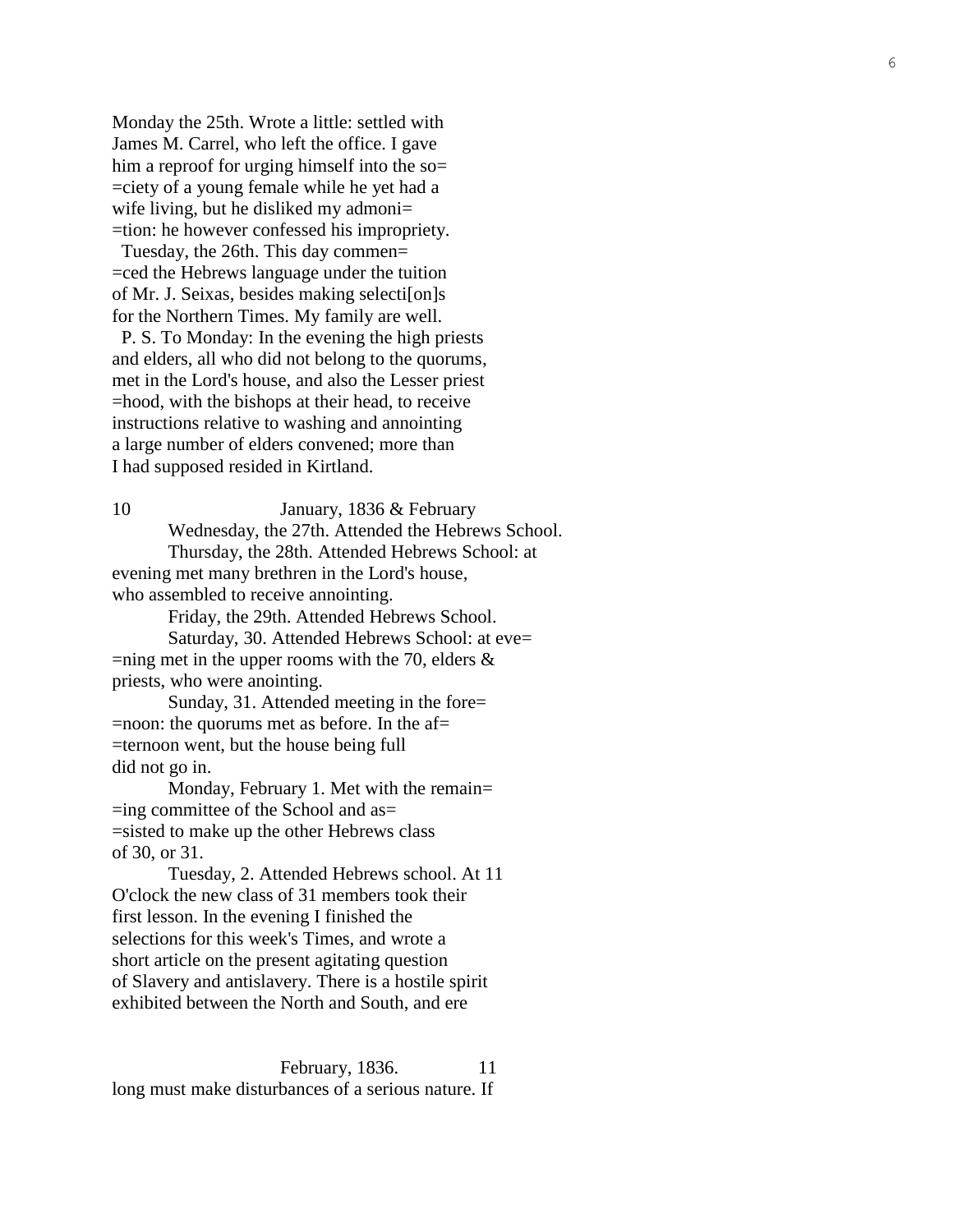the North says that slavery is unjust the South says, you are endangering our lives, and we will not endure it.

Wednesday, 3. Attended school. At eve= =ning went to a wedding at bishop Whitney's: elder Joseph C Kingsbury was married to Caroline Whitney, sister of bishop Whitney. This day a man arrived, as he said, from Jack - =son County, Mo. and wished to Join the Church: Suspicions are entertained that he is not an honest man. Time will tell.

Thursday, 4. Attended school. After our class had recited the committee selected a new class of 15 who are to receive lessons in the Hebrews. In the evening wrote two editorial articles for the Times, one on the subject of our difficulties with France and another upon the sub=  $=$ ject of Slavery. Our country is agitated,  $\&$ many look with anxious eyes for coming events. May the Lord preserve his people. Amen.

12 February, 1836 Friday, 5. Attended Hebrews School. Saturday, 6. Attended Hebrews School. In the afternoon wrote a letter in the name of the com = to the contract of the contract of the contract of the contract of the contract of the contract of the contract of the contract of the contract of the contract of the contract of the contract of the contract of the contrac =mittee containing a request of Professor Seixa's wife, for a valuable Lexicon.

In the evening met with the presidency any [and] quorums in the Lord's house, when their anointing blessings were sealed by uplifted bands and praises to God. Many saw visions, many prophesied, and many spoke in tongues. Closed a little before 12 O'clock.

Sunday, 7. Copied the committee's letter to Mrs. Seixas, as her husband was urging for it. The quorums met in the room below the prin = =ting office and proceeded as previous. In the afternoon assisted Pres. Phelps in keeping the door, seating the congregation, and keeping order out at the door. Met the presidency and presidents of the 70 soon after meeting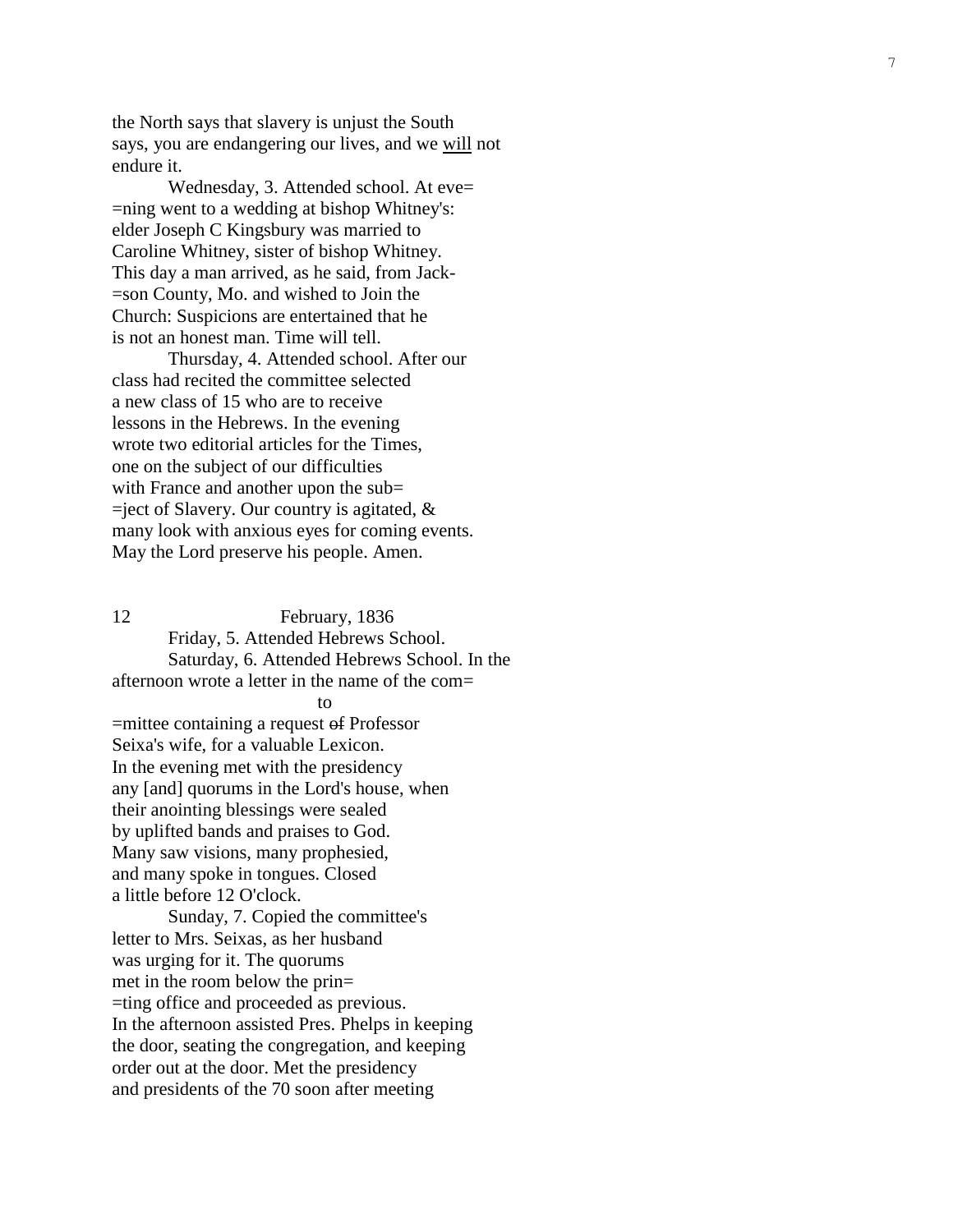in No. 2 printing office, blessed one of the sons of Zion, and also selected an other

February, 1836. 13 quorum of 70 from among the elders. Pre = =viously to the close of the afternoon services I asked for a letter from the Church for bro. James M. Carrel, now abscent: - the church directed me to send him one.

Monday, 8. Att. Hebrews School. In the evening visited Profess. Seixas in com= =pany with Pres. J. Smith, jr. & S. Rig = -don.

Tuesday, 9. Att. Heb. School. Also wrote a letter to my mother, now in Ellery, Chau = =tauque County, N.Y. Received a letter from my brother Stephen F. Cowdery, of Buf= =falo, N.Y. Also wrote a letter to James M. Carrel, informing him that I could not send him a certificate of fellow =ship, as I heard that he had been in = =toxicated since he left. Wrote anoth = =er letter to Gen. John Thompson, now a member of Congress, for the Congressional Globe, and also upon the Post Office business.

14 February, 1836. Wednesday, 10. Attended Heb . School. In the evening took supper, in company with pres. Phelps, at my father's table, with my wife. My sister Lucy was also there.

Thursday, 11. Received a letter from my bro. Warren, from Freedom, N.Y. accom = =panying a letter to the High Counsil, and one to the Twelve. Read them to pres Rigdon, who thought that they would be satisfactory — I hope they may. In the evening met bro. Phelps and J. Whitmer in the upper room of the office and stud= =ied our Heb. lessons.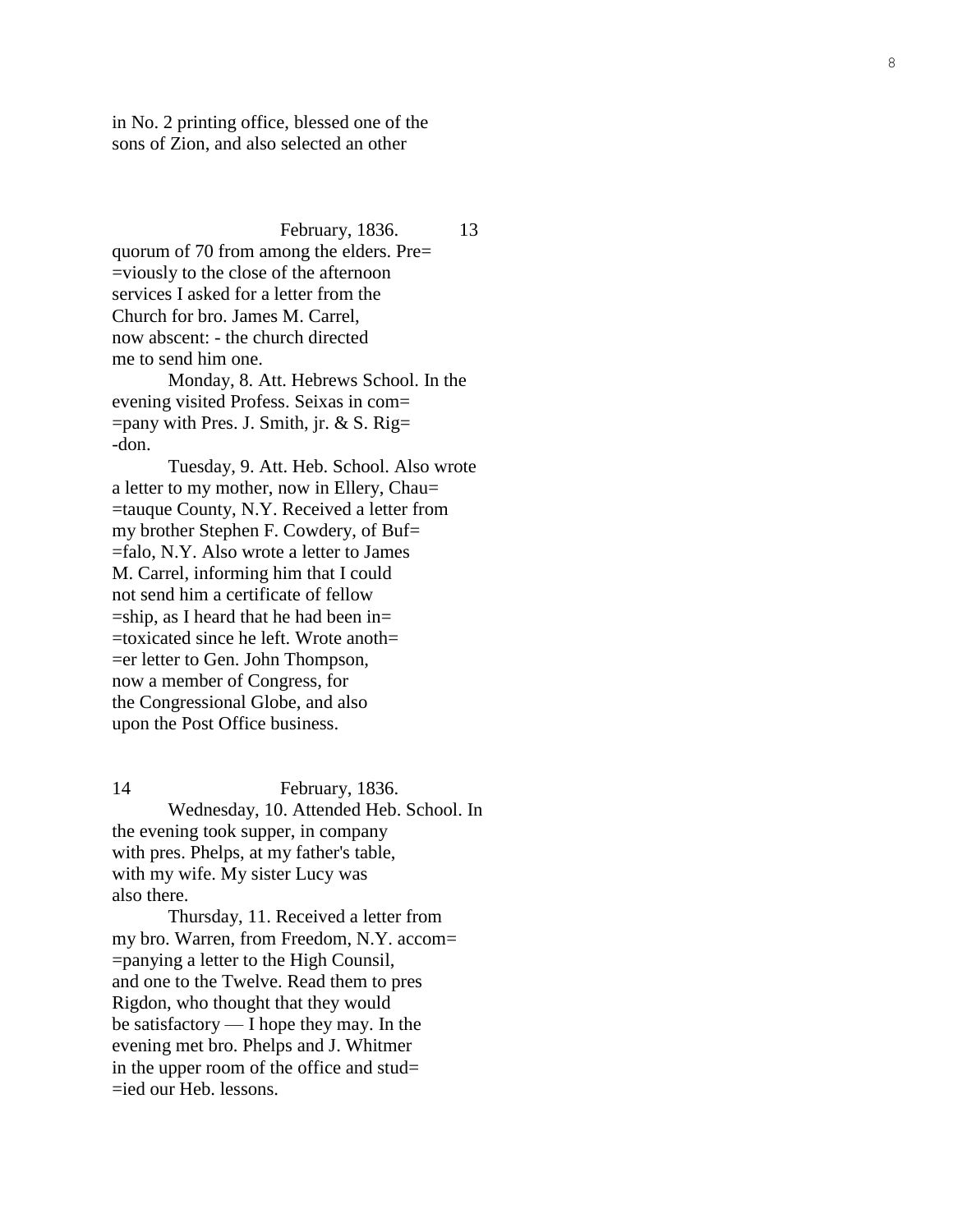Friday, 12. Att. Heb . School. Met the quorums in the presidents' room in the eve = =ning to transact some church business. – Reg= -ulating the manner and power to ordain.

Saturday, 13. Att. Heb. School. Engaged a cutter for pro. Seixas to go to Hudson in the afternoon.

Sunday, 14. At home - the weather cold  $\&$  to meeting. house crowded, was the reason why I did not go  $\wedge$ 

February, 1836. 15

Monday, 15. Att. Heb . School. The profess. being abscent, our class appointed myself to look over them for the time. After, assisted pres. Smith to over = =look the 1 l O'clock. In the afternoon met John Whitmer

pres's. J. Smith, Jr. S. Rigdon, W.W Phelps ^ and elder S. James in the office study and uni= =ted in prayer for Professor Seixas and his family, pres. Smith taking the lead: The items asked for were in substance as follows: That the Lord will have mercy upon the man whom we have employed to teach us the Hebrews language; that all evil prejudice may be taken from his heart, and that the Spirit of God may visit him continually by night and by day, that he may be lead to embrace the gospel and believe the book of Mormon; that he will give him the spirit of humility and meekness that we may become his teachers in the things of salvation, that he may come forth and be baptized into the Church of Christ, that we may be benefitted with the knowledge he has of languages: and that the Lord will have mercy upon his family, and visit them with his Holy Spirit and cause them to embrace the fulness of the gospel, that they may be saved with him. We do not ask to become his

16 February, 1836 teachers only that he may become our broth  $=$ er in the faith of the gospel, that his soul may be saved: all of which are asked in the name of the Lord Jesus Christ. Amen.

Tuesday, 16. Att. Heb . School. Wed. 17 Att. Heb . School.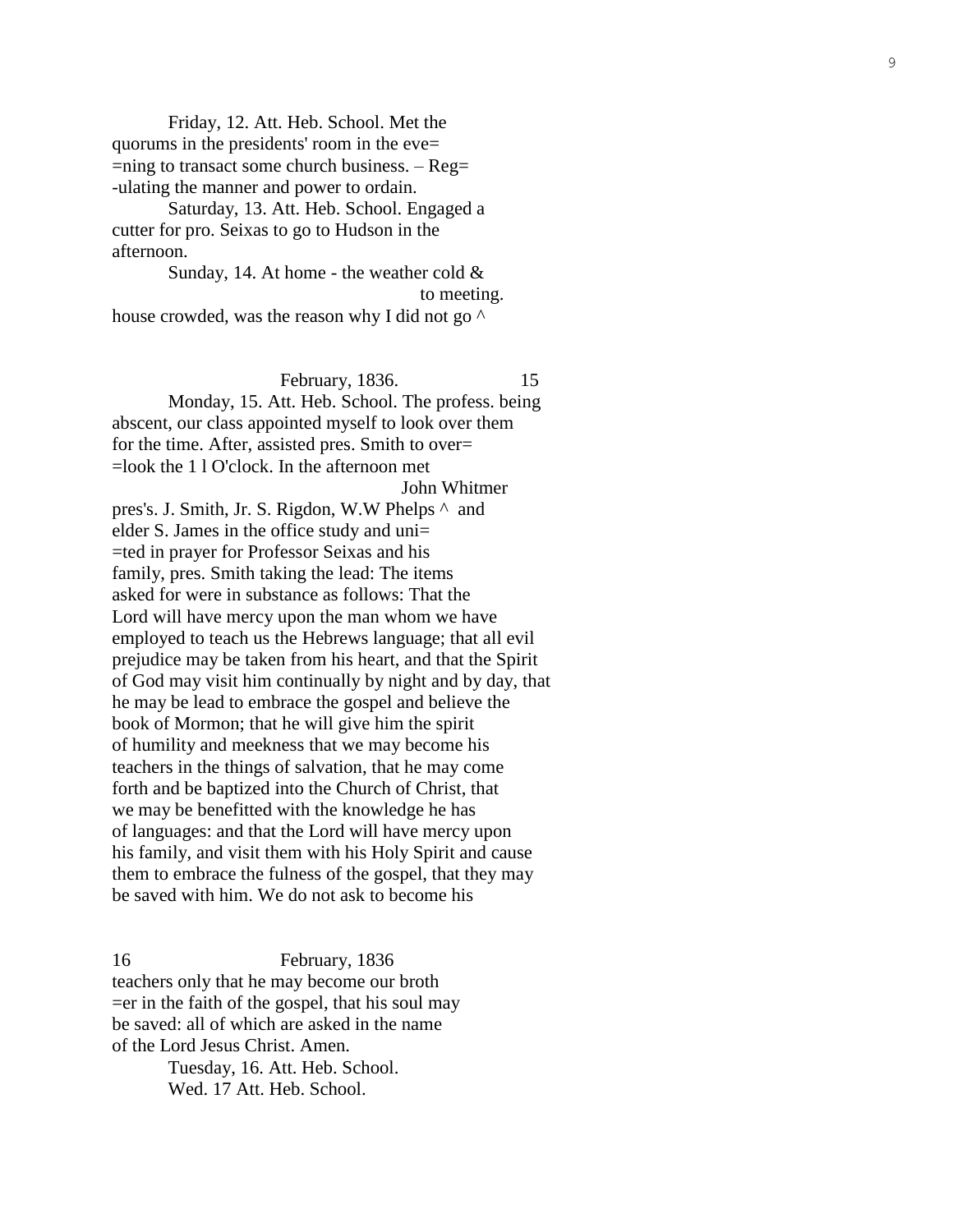Thursday, 18 Att. Heb. School. Friday, 19. Att. Heb . School. Visited profess. Seixas in the evening, with pres. J. Smith, jr. & S. Rigdon. We found him weary with his la= =bors in teaching the school.

Saturday, 20. Att. Heb . School. Received a letter from James M. Carrel, and also wrote him an answer - in which I enclosed a certificate from the Church, having learned that the accusation was untrue charging him with intoxication since he left this place. Received another letter from my brother Lyman Cowdery, of Manchester, N.Y. Wrote a letter to Mr. S. Burnett, of Orange Ohio, on the subject of the Post Office in this place.

February, 1836. 17 Sunday, 2l. Attended meeting in the afternoon.

Monday, 22. At the School (Heb.) Tuesday, 23. At school. (Heb.) Wednesday, 24. Attended Heb. School. In the evening met the quorums of the Church in the Lord's house, and heard the petitions of several brethren, who wished to be ordained. Was appointed by the council, in company with pres. Orson Hyde and Sylvester Smith, to draft resolutions to be adopted as a rule of Church, regulating the recording of licenses - and confer = =ence minutes. My brother Warren's Thursday, 25. with his family , arrived this morning from Freedom, NY Thursday, 25. My brother Warren and fam = =ily arrived this morning from Freedom, N.Y. I was glad to see them - they were well.

Att. Heb . School. This evening conversed with a brother-in-law of mine, upon the sub--ject of religion, and found him very stubborn, and

18 February, 1836 ignorent, and withal far from God. His name is Winslow Wilber: he married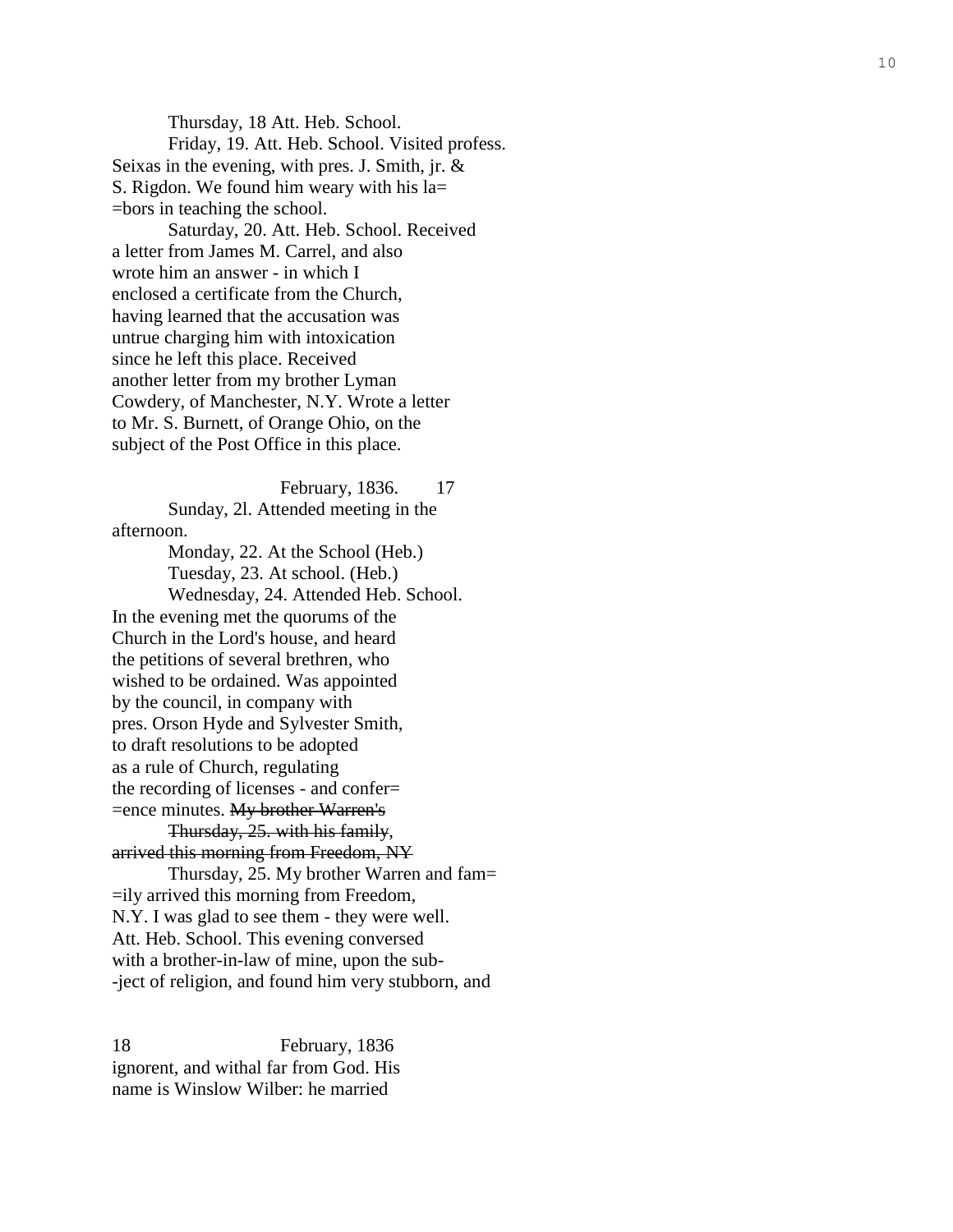my sister Olive.

Friday, 26. Attended Hebrews School Saturday, 27. Professor Seixas left this morning to visit his family at Hudson, Ohio. I was called to lay hands upon pres. T. B. Marsh, in company with pres. J. Smith, Jr. and also upon my brother -in -law, Peter Whitmer, Jr. the latter was very sick of a Typhus fever, and was immediately heal[e]d and arose from his bed. I heard the other was better. In the afternoon and evening met pres. Orson Hyde and Sylvester Smith in com = =mittee and dictated resolutions to be intro = =duced Thursday evening for the considera = =tion of the quorums.

Sunday, 28. Attended meeting on the flats, and preached in the forenoon. In the after = =noon broke bread and administered the Sacrament.

Monday, 29. Professor Seixas not being in town my class met and Studied together.

March, 1836. 9 ] March, 1836. Tuesday, 1. Attended Heb . School. Wednesday, 2. Att. Heb . School. Thursday, 3. Att. Heb. School – met the quorums in the evening in the Lord's house, and read the committee's report previously drawn, which was adopted with out amendment, except

a small addition in the last arti= =cle, extending the power of certain conference further, in signing licenses. I confess the hand of God in this matter, in giving me his Holy Spirit, to indite this valuable article, as by it the elders will enjoy their privi= =leges as citizens, and the Churches be freed from imposition.

Friday 4. Attended Heb. School.

Saturday, 5. Attended Heb. School. In the evening met the Twelve, pres. J. Smith, Jr. & S. Rigdon, and my brother Warren, in the upper room of the printing office.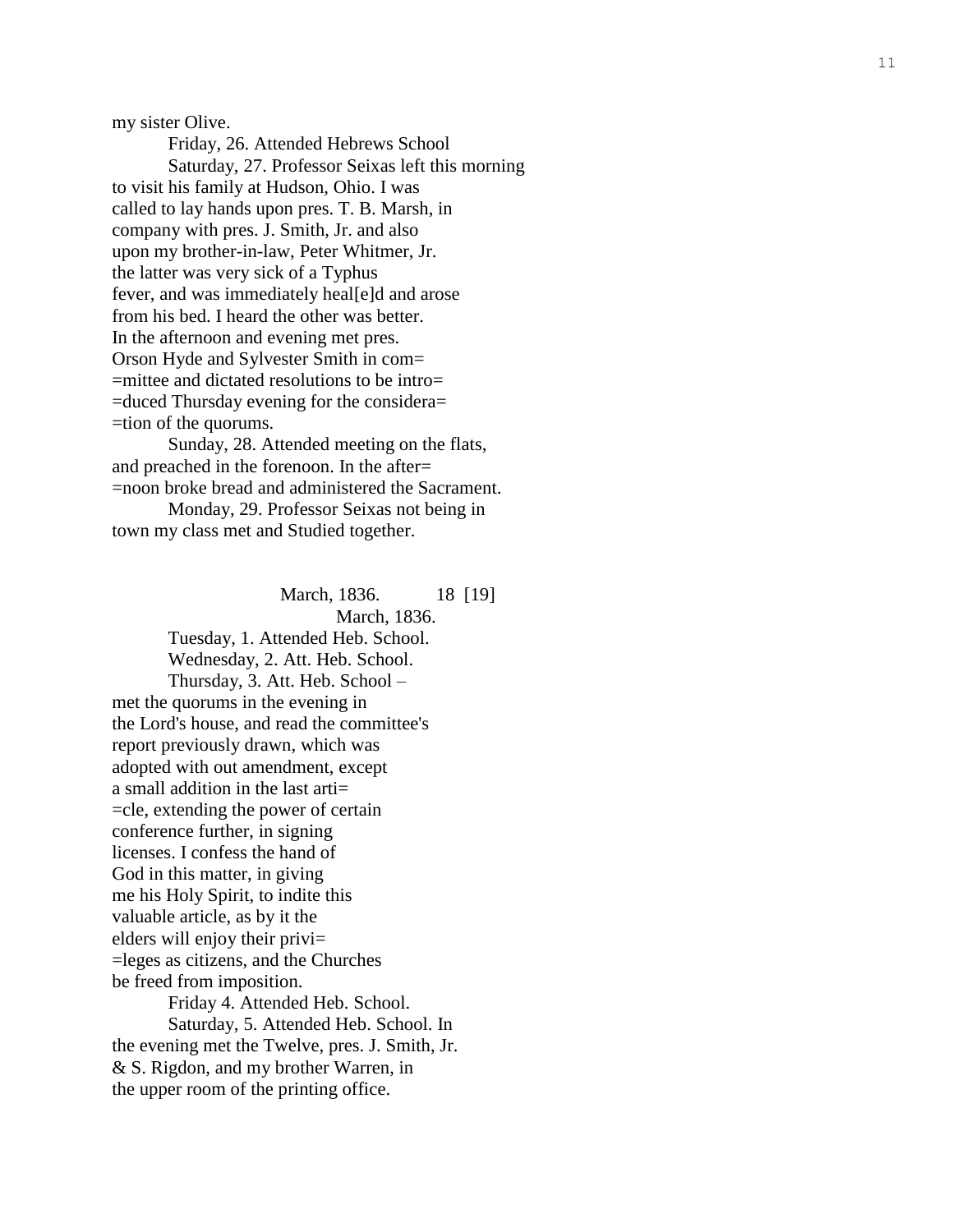The Twelve had prefered a charge against

20 March, 1836. my brother for a letter he wrote last summer upon the subject of their teaching while at the Freedom con= =ference. My brother confessed his mistake, upon the testimony of the Twelve, and said he was willing to publish that they were not in the fault, but that he was satis= =fied they delivered those instructions which he had supposed they had not.

Sunday, 6. Did not attend meeting in consequence of there not being sufficient room for so many in the Small houses occupied for meetings.

Monday, 7. Attended Heb . School . Tuesday 8. Attended Heb School. Wednesday 9. Attended Heb. School. Thursday 10. Attended Heb School. Friday 11. Attended Heb . School. From this time to Saturday

the 19th attended Hebrew School, without any thing of note's transpiring.

March, 1836. 21

From Saturday 19th attended Heb . School, up to Saturday the 26. Nothing of note's trans = =piring. This day our School did not keep, we prepared for the dedication of the Lord's house. I met in the president's room, pres. J. Smith, jr. S. Rigdon, my brother W. A. Cowdery  $&$  Elder W Parrish, and assisted to in wri= =ting a prayer for the dedication of the house.

Sunday, the 27th e attended on the dedication of the Lord's house. For the particulars of this great event see my account written by myself, and printed in the March No. of The Messenger and Advocate,